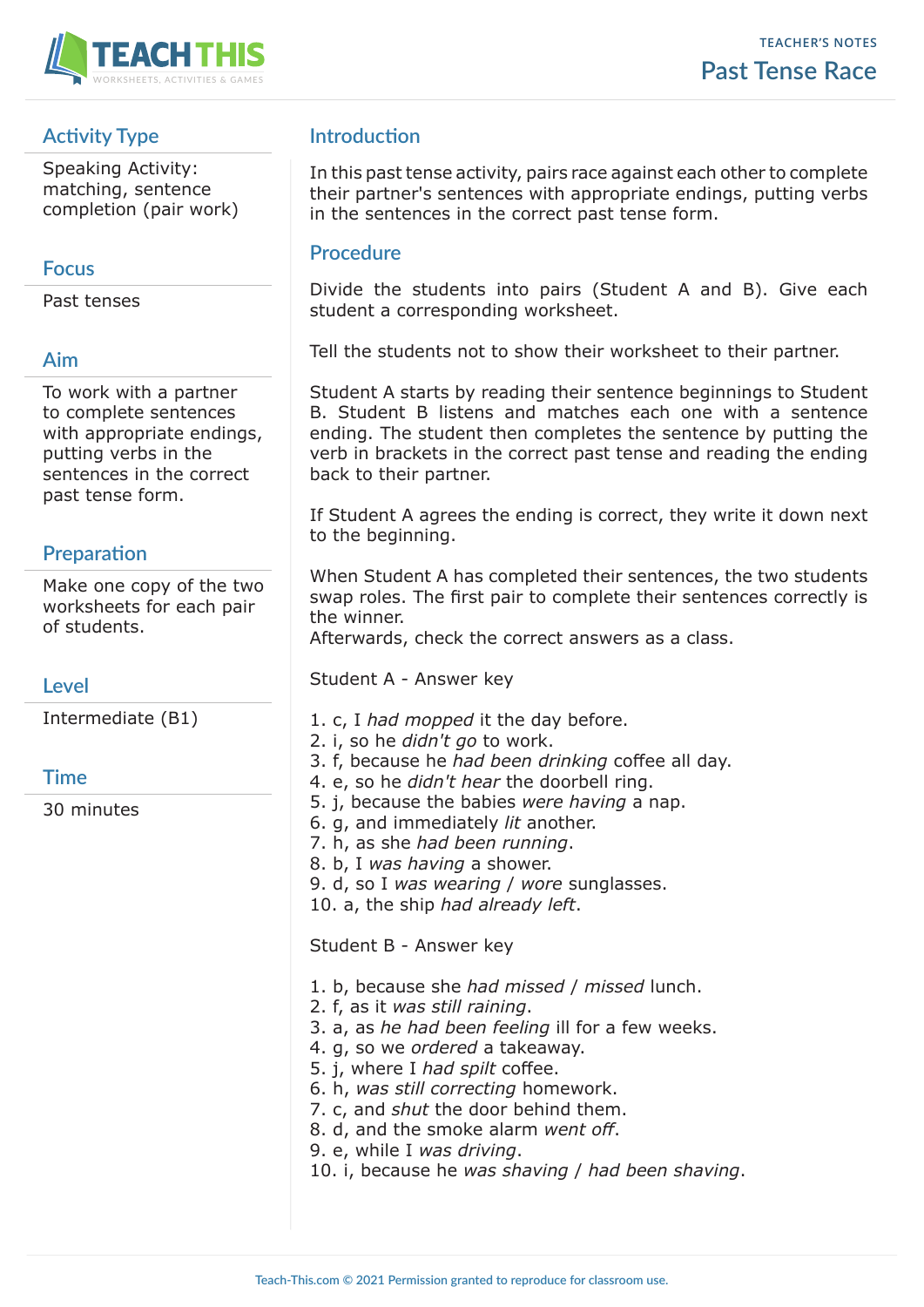

### **Student A**

#### **A. Read your sentence beginnings to your partner who responds with a suitable ending from their worksheet. If you agree the ending is correct, write it down next to the beginning.**

#### **B. Now, listen to the sentence beginnings your partner reads out and match each one with a sentence ending below. Then, complete the sentence by putting the verb in brackets in the correct past tense and reading the ending back to your partner.**

- a. as he ............................ (feel) ill for a few weeks.
- b. because she ........................ (miss) lunch.
- c. and ........................ (shut) the door behind them.
- d. and the smoke alarm ........................ (go off).
- e. while I ........................... (drive).
- f. as it ........................ (still / rain).
- g. so we ........................ (order) a takeaway.
- h. ........................ (still / correct) homework.
- i. because he .......................... (shave).
- j. where I ........................ (spill) coffee.

**C. When you have both completed your sentences, shout 'Finished!'. The first pair to complete their sentences correctly is the winner.**